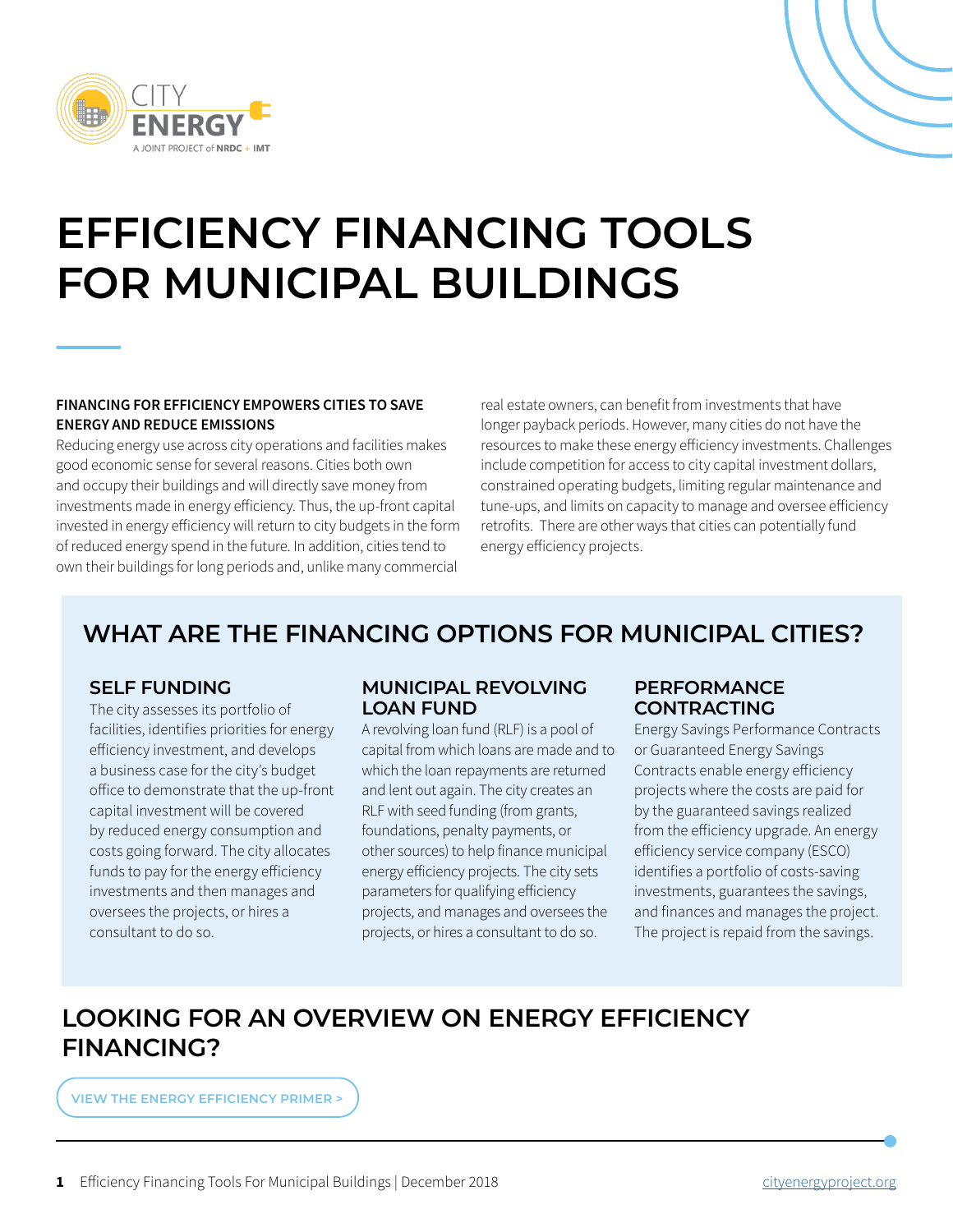# **COMPARISON OF FINANCING OPTIONS FOR MUNICIPAL FACILITIES**

|                                     | <b>SELF FUNDING</b>                                                                                                                                                                                                                                   | <b>MUNICIPAL</b><br><b>REVOLVING</b><br><b>LOAN FUND</b>                                                                                                                                                 | <b>PERFORMANCE</b><br><b>CONTRACTING</b>                                                                                                                                                                                             |
|-------------------------------------|-------------------------------------------------------------------------------------------------------------------------------------------------------------------------------------------------------------------------------------------------------|----------------------------------------------------------------------------------------------------------------------------------------------------------------------------------------------------------|--------------------------------------------------------------------------------------------------------------------------------------------------------------------------------------------------------------------------------------|
| <b>Who provides</b><br>capital?     | City                                                                                                                                                                                                                                                  | Seed funding from<br>$\bullet$<br>city budget, grants,<br>ratepayer funds,<br>penalty payments,<br>other sources                                                                                         | Provided by third-<br>$\bullet$<br>party financing<br>and guaranteed by<br>anticipated savings                                                                                                                                       |
| Who manages<br>efficiency retrofit? | City staff<br>(if not outsourced)                                                                                                                                                                                                                     | City staff<br>(if not outsourced)                                                                                                                                                                        | <b>ESCO</b>                                                                                                                                                                                                                          |
| Advantages                          | No interest payment to<br>$\bullet$<br>third party                                                                                                                                                                                                    | Low or minimal cost of<br>loans<br>Sustainable approach<br>$\bullet$<br>to funding efficiency on<br>ongoing basis                                                                                        | No up-front capital<br>required from city<br>Turnkey solution<br>reduces burden on city<br>staff                                                                                                                                     |
| <b>Disadvantages</b>                | Competition with other<br>city initiatives for capital<br>dollars<br>Requires continued<br>support and may not<br>survive administration<br>changes                                                                                                   | Requires access to seed<br>capital<br>Need to have someone<br>to oversee and manage<br>the fund<br>Funding slows after<br>initial capital deployed                                                       | More expensive<br><b>Efficiency projects</b><br>will be limited by<br>what the ESCO will<br>offer a guaranteed<br>savings on (usually<br>less comprehensive<br>retrofits)                                                            |
| <b>Examples</b>                     | To reduce municipal<br>$\bullet$<br>energy use by 35 percent<br>by 2025, New York City is<br>allocating and managing<br>approximately \$200<br>million capital and \$46<br>million expense budget<br>funding annually.<br><b>VIEW CASE STUDY &gt;</b> | San Antonio established<br>its revolving Energy<br>Efficiency Fund (EEF) in<br>2011 with \$4.6 million of<br>federal funds to finance<br>energy conservation<br>projects.<br><b>VIEW CASE STUDY &gt;</b> | In June 2018, Atlanta<br>۰<br>entered into a<br><b>Guaranteed Energy</b><br>Savings Performance<br><b>Contract with Ameresco</b><br>to upgrade 19 city-owned<br>buildings encompassing<br>over 1.25 million square<br>feet of space. |